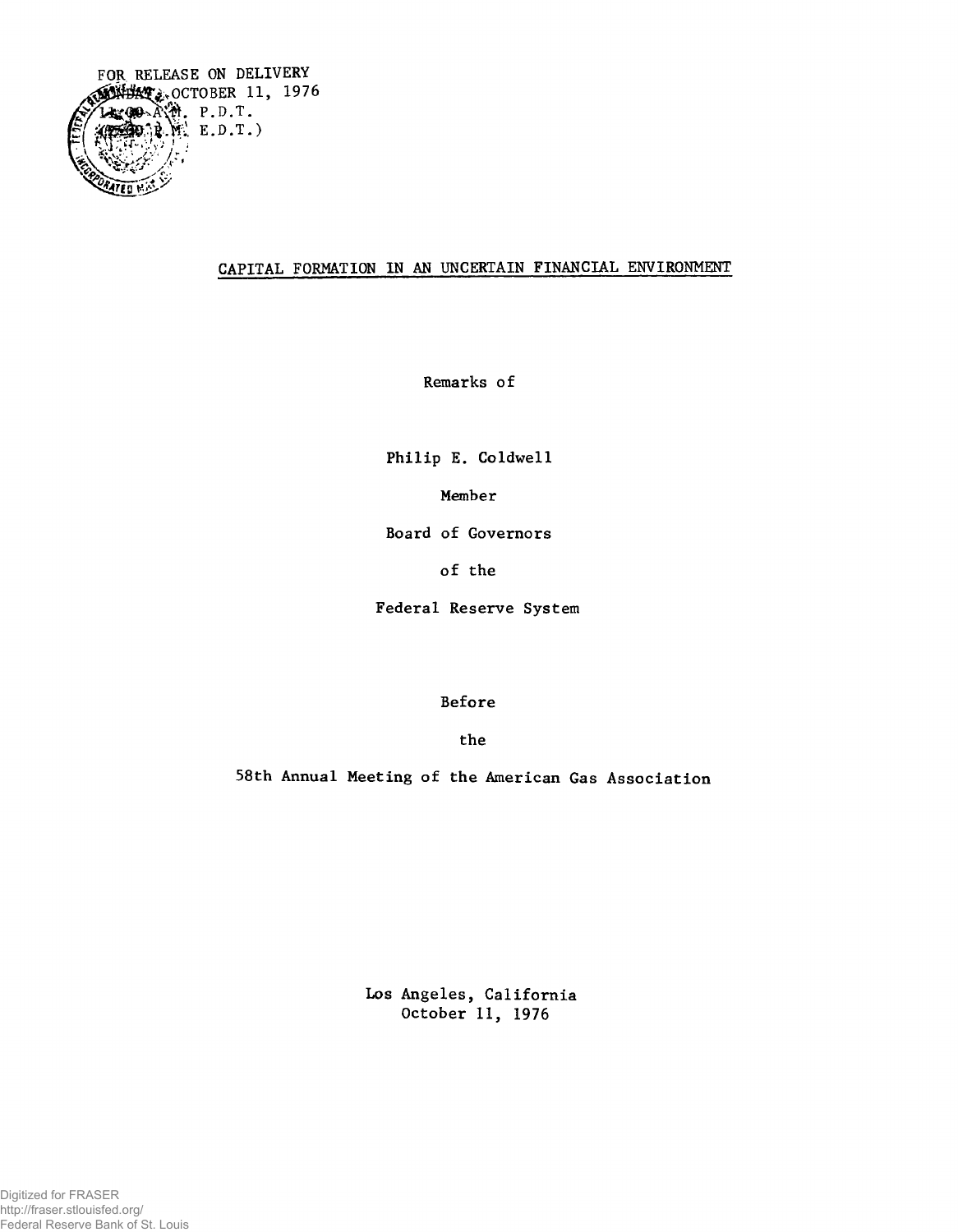## **Capital Formation in an Uncertain Financial Environment\_\_\_\_\_\_**

**In keeping with the forward look of the theme of this Convention, my comments will focus upon the financial environment of the future and the uncertainties we face in meeting the capital requirements of this nation. The starting point will be a review of demand and supply in several different contexts. Following this, I shall look at the principal factors that will affect capital markets over the next quarter century. Of course, I speak only for myself not the Federal Reserve or my associates at the Board.**

**It almost seems unnecessary to say that the capital requirements of the world over the remainder of the Twentieth Century are staggering. The needs and expectations of the developing nations alone will require capital infusions on a massive scale if they are to realize a significant improvement in standards of living. Similarly, the high technology race underway in the industrial nations will continue to require heavy capital expenditures to provide the plant and equipment to maintain the technological substitution of equipment for labor and the increasing efficiencies of modern methods of production.**

**It may seem somewhat strange to a few of you that I have started with the global demands for credit, but I do so, not only**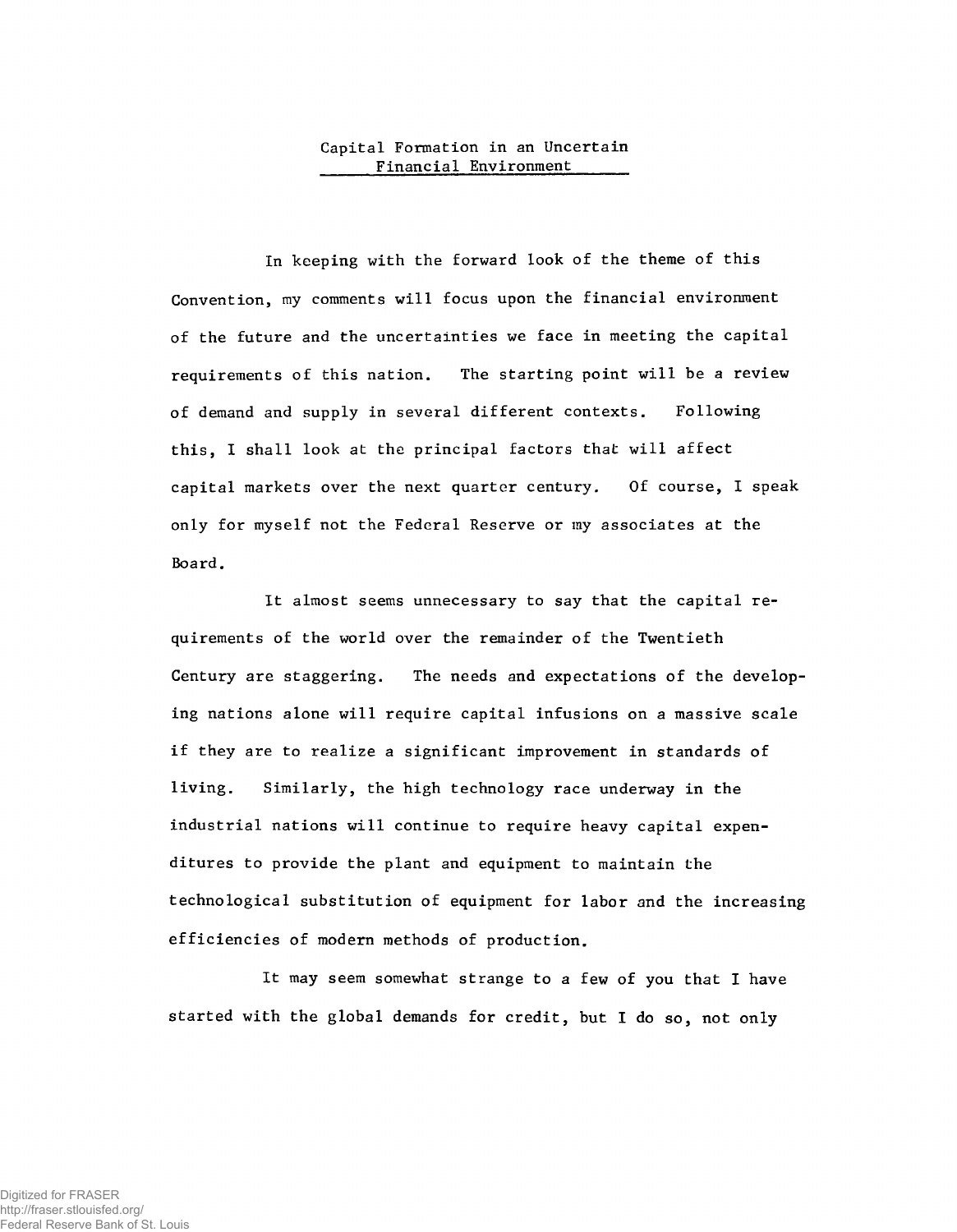**because capital markets are worldwide and often interchangeable,** but because there are some lessons to be drawn from foreign **experience. With many foreign nations competing for capital in the U.S. market, both by direct issues and by borrowing from financial institutions, the worldwide demand for capital is of importance to the industries of the United States. Just in the first seven months of 1976 bond issues of foreign entities in the U.S. market have totaled \$5.5 billion or more than 10 percent of total capital issues ia our market. There have been \$1.3 billion of new issues marketed in the United States by international financing institutions such as the World Bank, Asian Development Bank, and the Inter-American Development Bank. Moreover, estimated foreign lending by U.S. banks has risen \$10 billion thus far in 1976.**

It seems clear from the foregoing that U.S. capital **markets have been a major source of financing for other nations and foreign businesses. It is also true that U.S. enterprises have obtained financing abroad, both by Eurodollar loans and Eurobond issues and U.S. banks have drawn sizable amounts of new funds from foreign sources, especially the OPEC nations. Moreover, foreign governments and nationals have purchased sizable amounts of U.S.** \ **Treasury issues in all maturity ranges as well as stocks of U.S.**

**-** 2**-**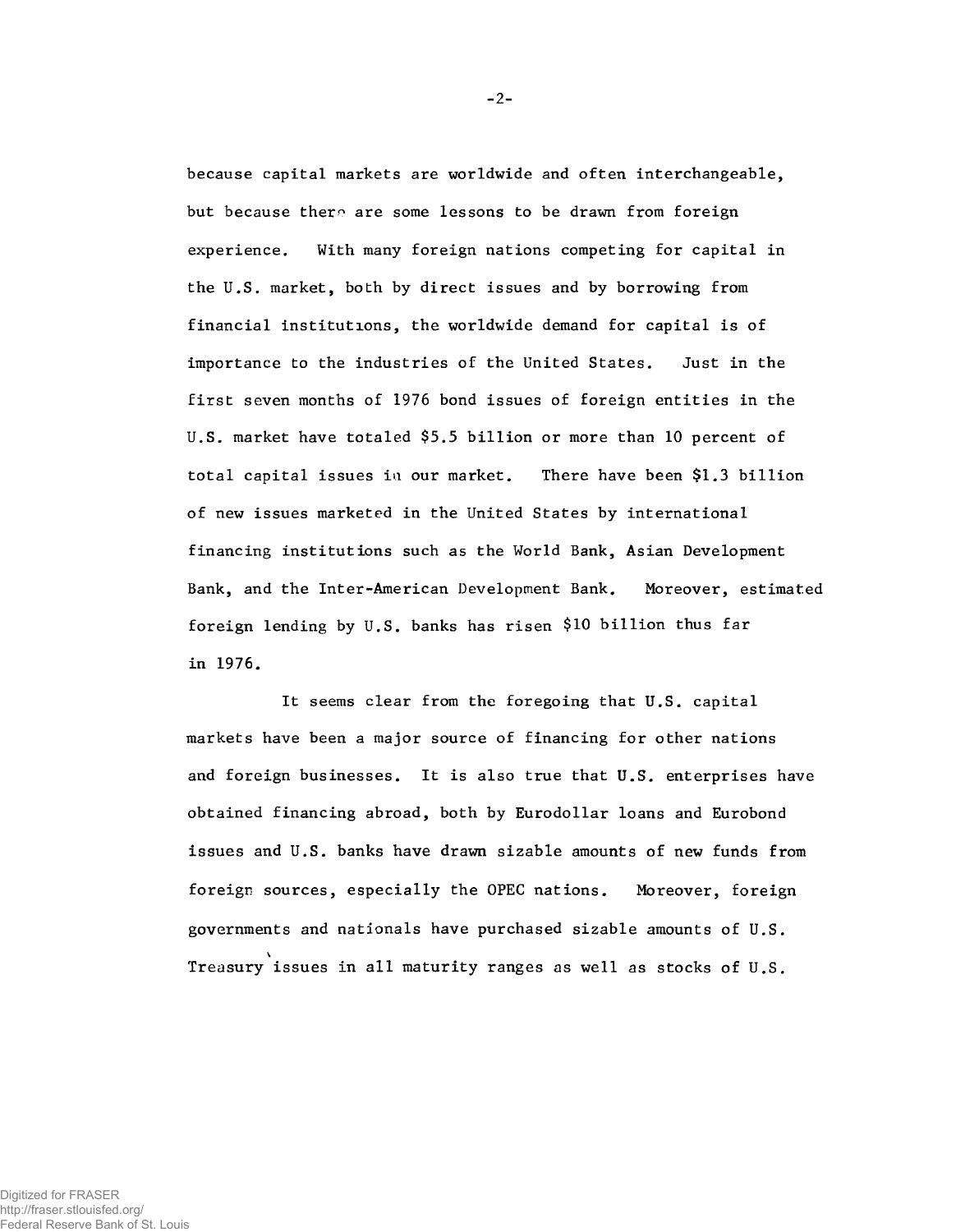**corporations. Foreign official institutions hold almost a fifth of total U.S. Government debt in the hands of private investors. The net effect, of capital exports and imports and security investments here and abroad appear to reflect a continuing export of capital to other nations, especially when new plant construction and expansion abroad by U.S. firms are taken into account. One important feature of our international relationships in the capital area is the high volatility, at the margin, in the demand and supply of funds flowing in both directions.**

**The demand for capital abroad is quite large, particularly from the less-developed nations. But some of these very nations are ones where effective demand may be questionable. First, the LDC's who must import oil, generally have had a significant increase in balance of payments deficits and have borrowed heavily to meet such deficits. As a group, the non-oil** LDC's have borrowed more than \$65 billion in the past two years **and debt burdens for some have reached a problem level. For a few such nations, credit-worthiness has been impaired and future borrowings will be costly and difficult to obtain unless adequate stabilization policies are in force.**

**Secondly, for a few countries, recent nationalizations have dampened capital inflows and reduced effective demand in**

-3-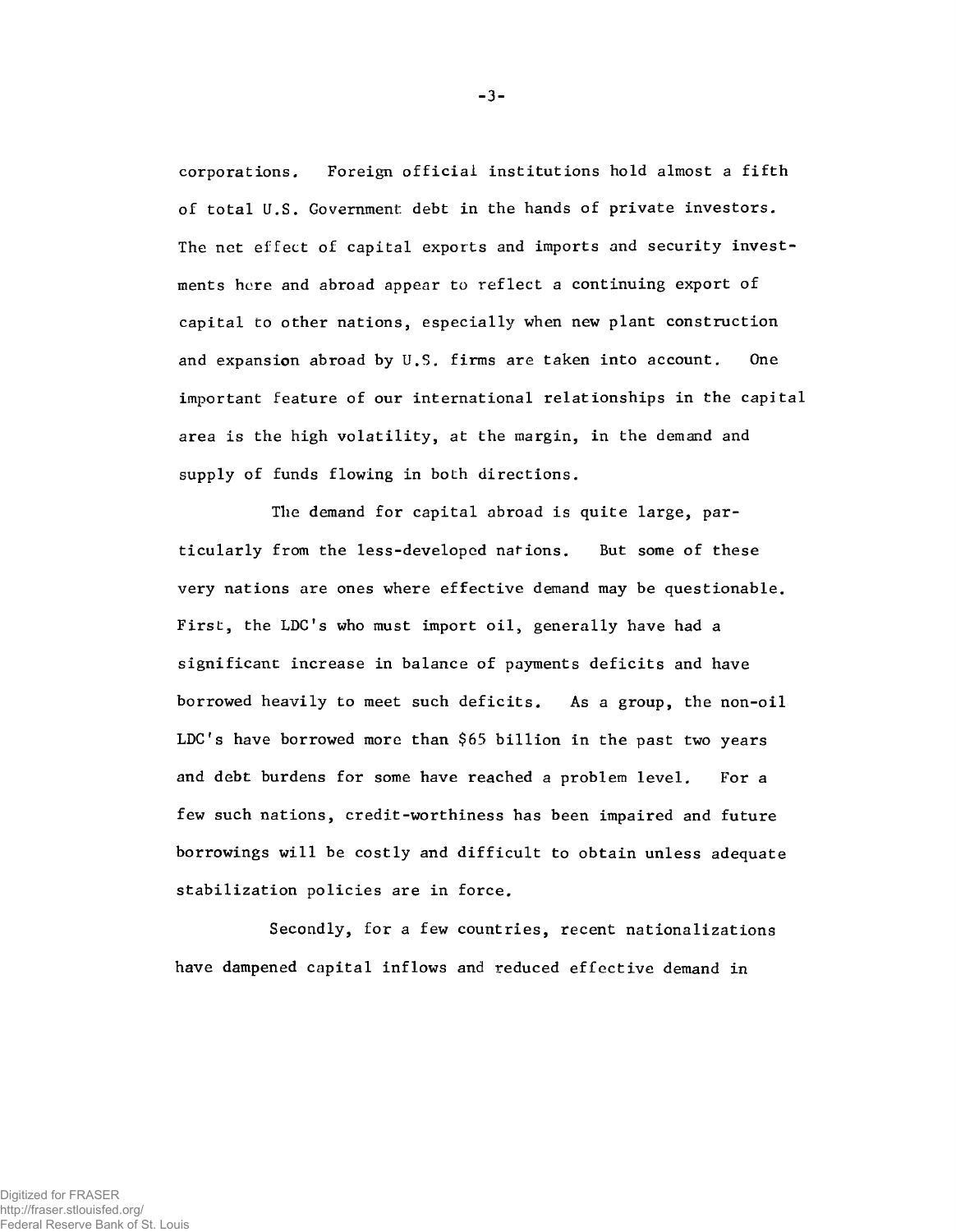**world markets. Political shifts have made some countries less acceptable risks in the U.S. capital market, and a few have boycott, human rights, or debt arrearage problems.**

**Thirdly, for certain industries, capital expansion is unlikely due to heavy overhangs of unutilized capacity, weak demand, low prices and generally poor prospects for profit. Shifts in labor costs, higher taxes, restrictions on currency conversion of profits, and directed priority capital controls have reduced the effective demand for some industries.**

**Finally, in a number of less-developed and even developed countries, the inflation rate is steadily eroding their capacity to borrow in the world markets. A few nations attempt to balance their international accounts by sequential devaluations designed to neutralize the affect of domestic price increases on their position against foreign currencies. Others have attempted to hold their exchange rate relationships but mount increasing borrowings to make up for the higher costs of imports and development at home. For both types, the fundamental problem is the inflation rate and its impact on domestic and international financial positions and capacity to borrow.**

**Domestic demand for capital in the U.S. has been estimated in the trillions of dollars over the coming years to the turn of the century. One scarcely knows where to start to describe the capital**

-4-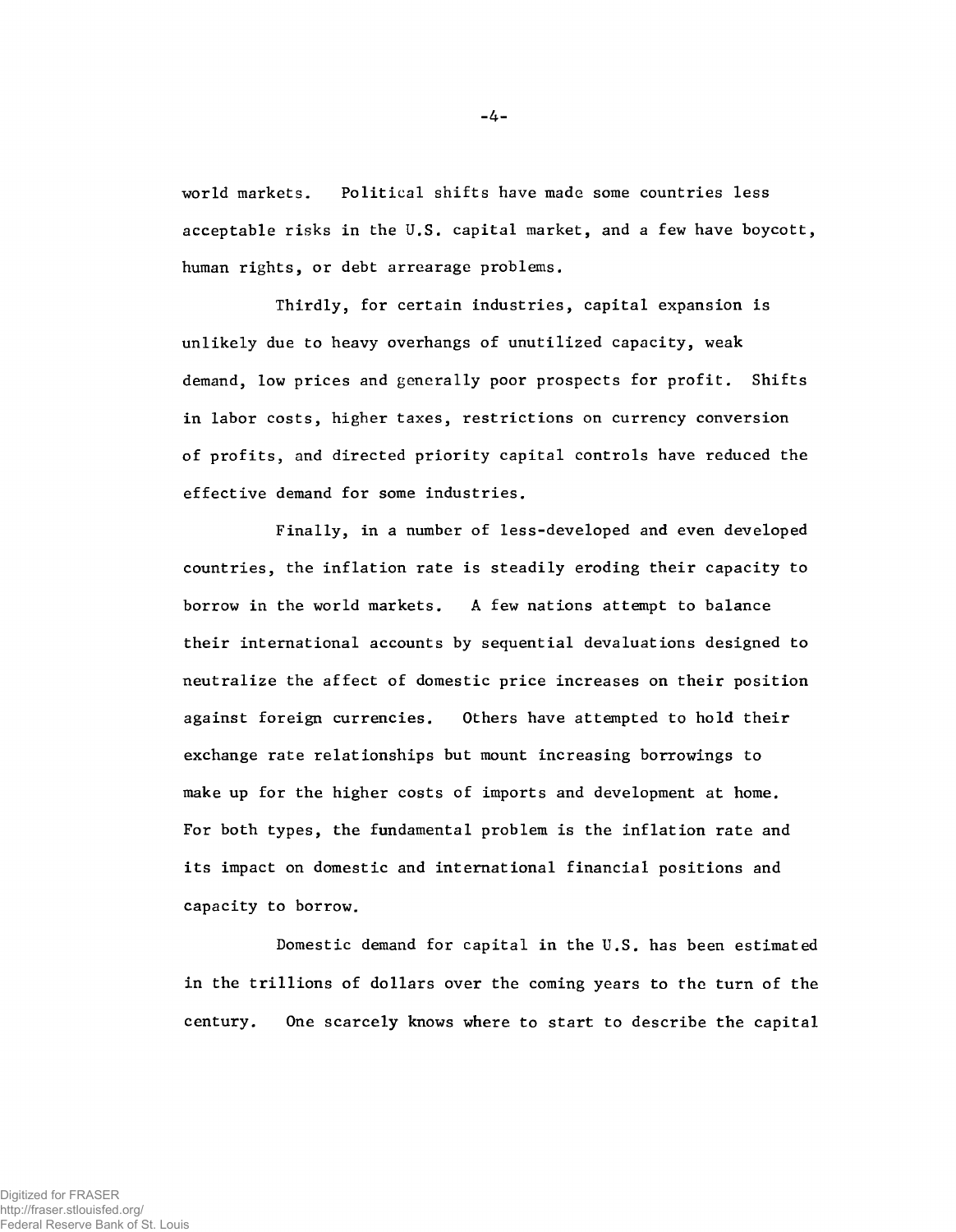**needs of the U.S. public and private sectors. We know that our Federal Government has required \$68 billion in new financing just to meet its deficit of the past fiscal year, but more than that, Federal Government needs for financing capital expansion of its physical plant and equipment represent an enormous drain on the capital markets. Just to finance a new bomber program, the Department of Defense needs more than a billion dollars.**

**The state and local government demands for capital to finance new streets, schools, industrial parks, recreation facilities, and the host of other needs, continues to draw upon the available supply of credit. Just in the first half of 1976, the state and local governments have issued \$17.3 billion of new long-term debt instruments. As our population has concentrated into the larger urban areas, the pressure for increased facilities is mounting, while such facilities in the rural areas become increasingly underutilized, if not abandoned. The massive population move over the past 35 years from farm to city has clearly brought new financing pressures on the city and state governments. It is, of course, questionable whether or not such population concentration will persist over the coming 25 years. The problems of big city living are well known and may be enough to at least dampen the rural to urban move with important consequences for our capital stock.**

-5-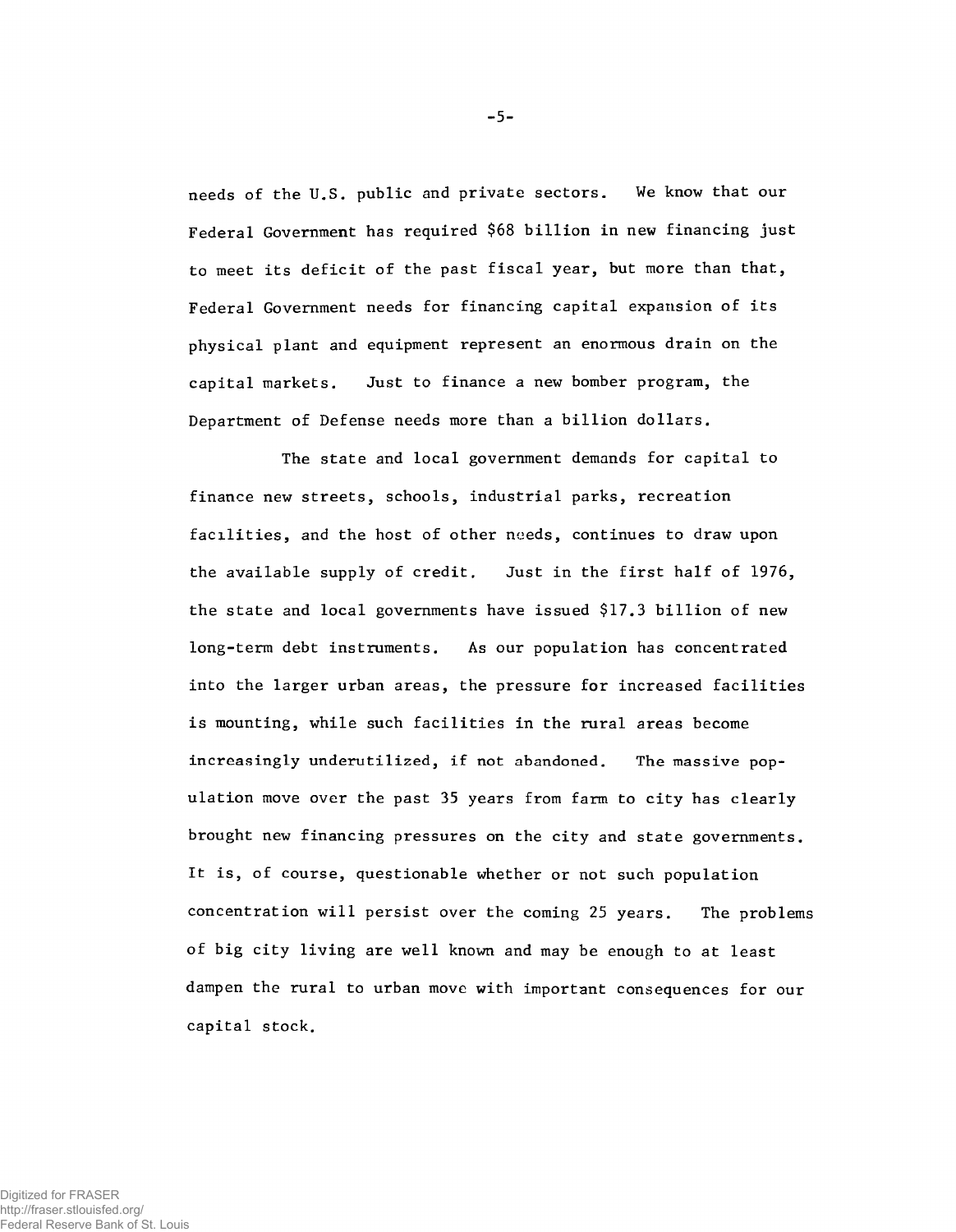**The private sectors of our economy have equally strong capital needs. The destructive inflation and subsequent recession in this country has greatly expanded the needs for protective capital in many firms, especially financial institutions. With heavy losses from defaulted loans impacting on reserves and profits, accompanied by the sharp expansion of assets over the past five years, and pressures from regulatory authorities, the financial institutions have fallen behind in their capital coverage. Capital markets in the past few years have been noticeably unreceptive to new issues from banks and only recently have liquidity and profit positions permitted a return to the market.**

**While the trials and tribulations of financial institutions may be of only passing interest to you, in some ways their problems have a significant bearing upon the availability of bank credit and the tone and feel of all financial markets. Thus to an important degree, the health of the nation's financial institutions should be of considerable interest to all borrowers.**

**Nevertheless, the massive capital needs of other businesses may constitute your primary competition for capital financing over the coming years. It is useless for me to try to spell out for this audience the capital needs of energy companies. Your own association's estimate of a nearly \$67 billion capital need over the next decade at current prices and a nearly \$92 billion capital need**

 $-6-$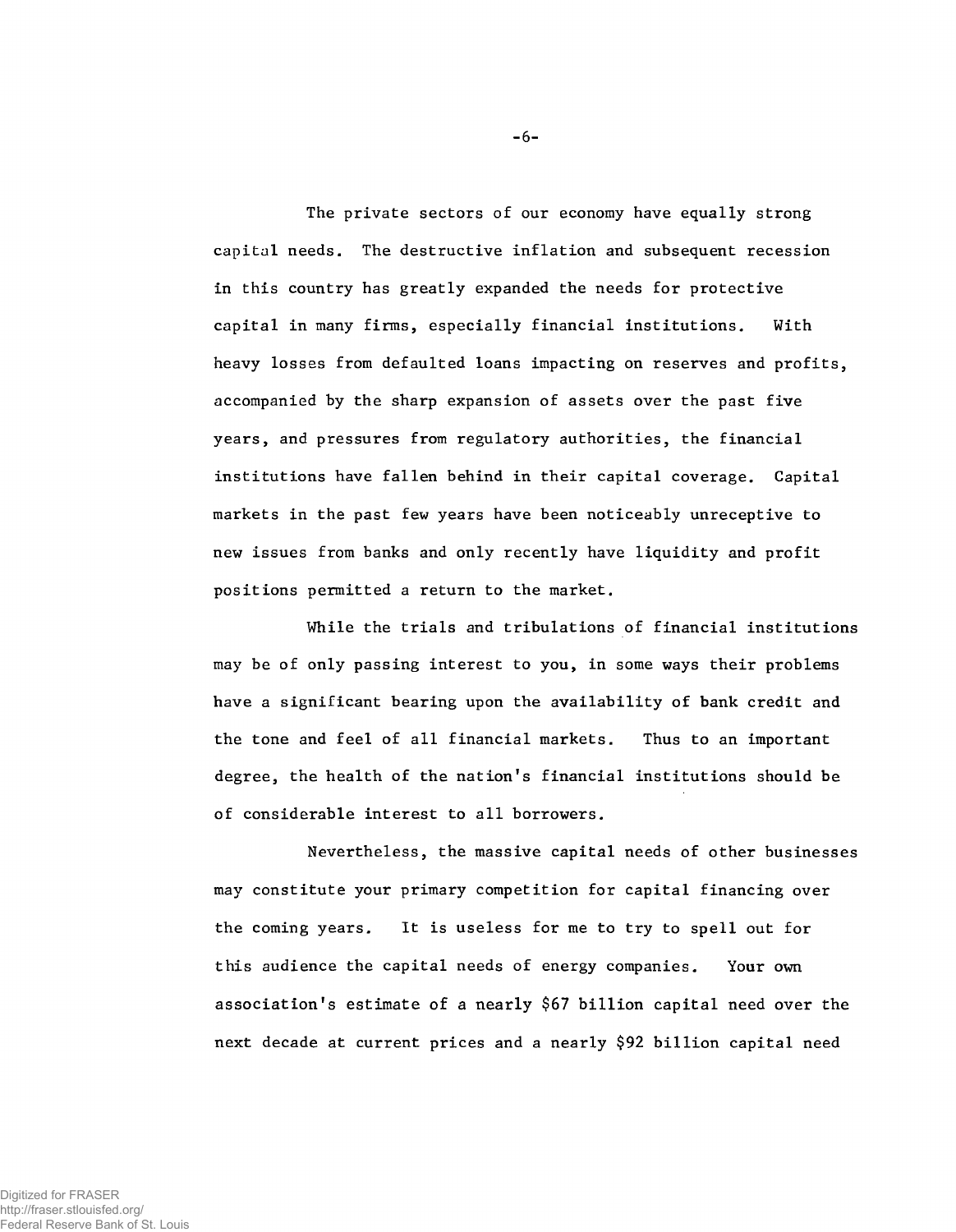**with a six percent inflation rate dramatically shows your requirements and the effects of inflation. Suffice it for me to say that competition for capital funds over the next 25 years will be intense even if some foreign borrowers are less-effective demanders of credit.**

**The supply of investment capital depends upon savings of our people and this is probably one of the happier features of my comments today. With personal incomes advancing and now moving up faster than inflation, savings have increased and supplies of new capital funds are rising. Simultaneously, the cash flows of many firms have strengthened materially, so that internal generation of funds for debt service, additions to liquid assets, or even capital expansion is becoming a steadily greater portion of total sources of funds. Corporate profits have increased sharply and with cautious inventory policies many firms have been able to reduce business loan demands at banks, thus increasing their creditline availability. Even the investment tax credits have encouraged a few firms to increase capital spending with the prospect of an earlier write-off.**

In a longer time frame, the availability of capital funds will depend heavily upon government action to encourage earnings, reduce government competition for funds, improve the tax climate, and permit profit incentives to work on both investors and borrowers

-7-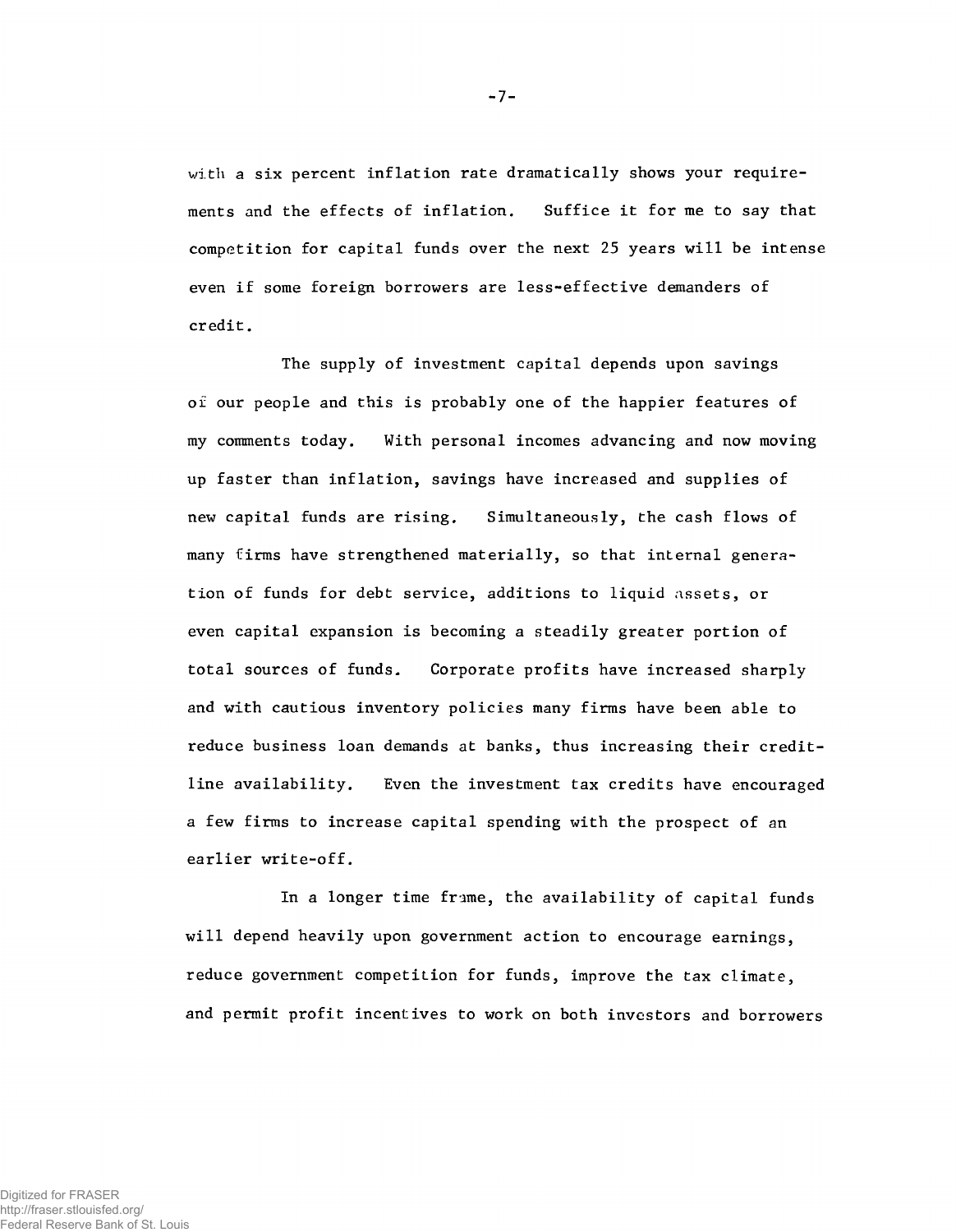**by maintaining a certainty of returns and safety and soundness of credit. All of these are important objectives, but all are difficult to achieve and will require dedicated efforts. Unless these objectives are met, the environment for capital formation will suffer and government competition for funds will be stronger. Moreover, unless government deficits can be reduced, the nation will face continued inflationary pressures. To me the greatest uncertainty confronting the natural gas industry or any industry in planning for future capital formation, is the rate of general price increase in the economy.**

**If inflation can be reduced to pre-1965 levels and, held there long enough to reestablish confidence in currency values, industry can plan its capital expansion with assurance of a reasonably steady value of the dollar.**

**Beyond the stability of dollar values, slower rates of inflation would have the salutary effect of reducing interest rates, especially for long maturity borrowings. It is well recognized that an inflation premium is built into interest rates and these in turn inflate the costs of doing business. Perhaps of almost equal importance, a slower rate of inflation could provide the incentive to investors to place their funds into equities where returns are likely to be commensurate with basic risks.**

**- 8-**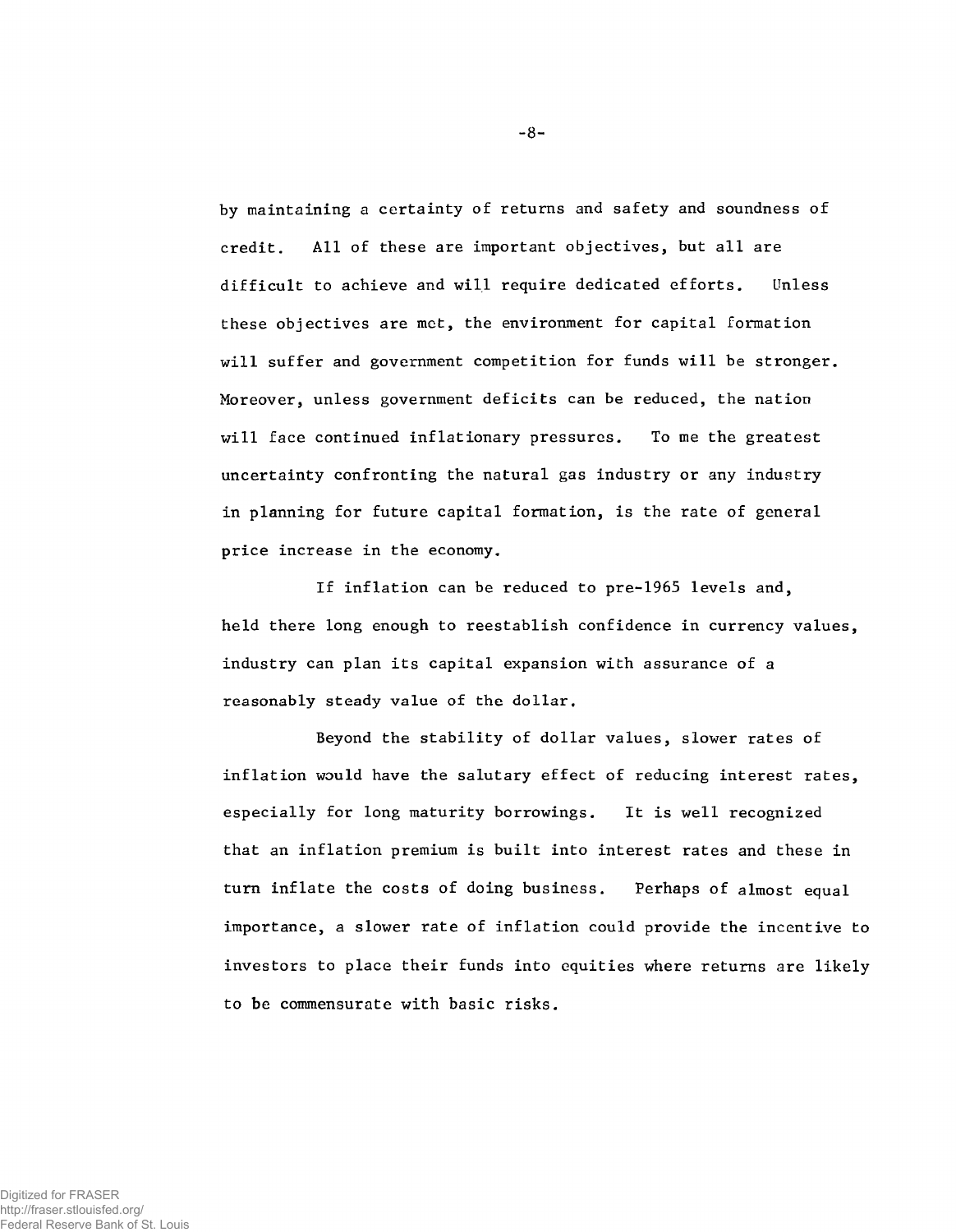**Thus even after the demand and supply curves are analyzed and various options considered, the fundamental variable is the rate of inflation. It is this problem I would like to address for the remainder of my remarks. The recent inflationary chaos and resulting recession may have sufficiently impressed our business and consumer population of the disruptive effects of inflation, whether demand or cost induced. But has the experience of the past decade sufficiently impressed government to force a change in spending habits? On this question, the verdict is still out, though there are some encouraging signs. At least Congress is largely following its own budget reform procedures and there are hopeful indications of recognition of the problem.**

**Similarly, there is an increasing awareness of the ties between wage increases and price advances 011 the part of workers and their leaders. Average wage settlements thus far in 1976 show some moderation of the front end cost and a continued willingness to sign three-year agreements. It should be noted, however, that more and more settlements contain cost-of-living escalation clauses without a cap. In other words, more workers have their wages indexed to changes in the cost-of-living. This alone makes it imperative that our inflation rate be curtailed before we build such a base of indexed costs that inflation feeds upon itself.**

-9-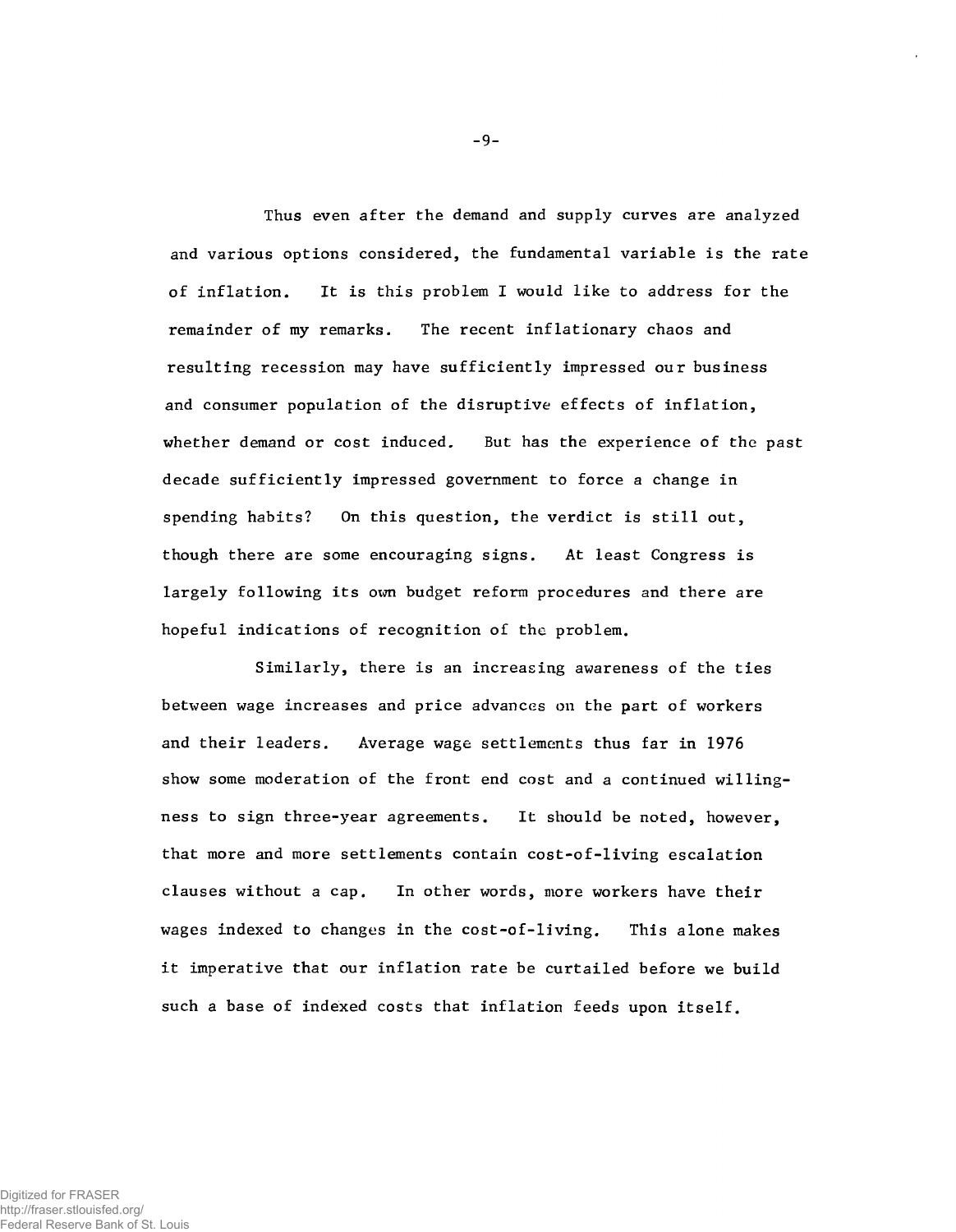**Another important feature of cost inflation is the raw material prices of primary products and energy. While we in the United States were largely self-sufficient in our early years, the Bicentennial finds us heavily dependent upon foreign sources for many of the primary raw materials and now too for a heavy share of our oil and gas energy supplies. We have already seen the damaging and disruptive results of such dependence, and the inflationary costs it can produce. I suspect that very few of us believe the U.S. can reverse the course and become self-sufficient again without some sacrifice in our standard-of-living; yet the threat of the present degree of dependency is unacceptable to many of us. Thus, it seems to me that some compromise is likely- giving up some of the frills in our usual living arrangements to pay for less dependency, particularly in energy sources. But the degree of payment again depends upon the rate of price change and here we are presently unable to entirely control our own destiny.**

**Among the very dangerous trends of recent years, has been the formation of producer cartels to dictate terms of availability and price. The success of the OPEC cartel has already encouraged other nations to seek similar restrictive agreements but, so far, without much success. If the trend toward cartels should take hold, the world could break into small groups of nations and world**

**-** 10**-**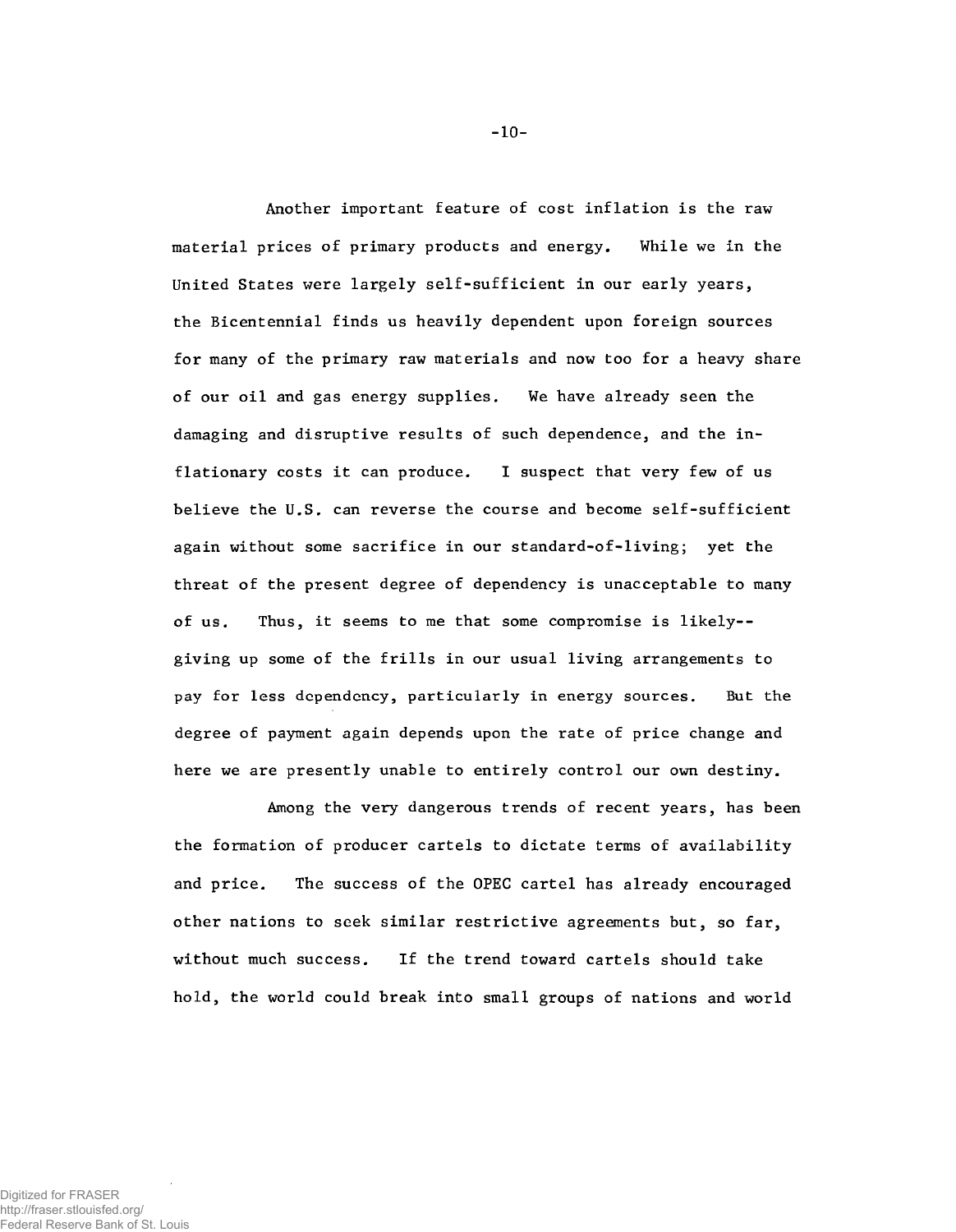**trade will be more difficult, even to the establishment of barter systems. Personally, I doubt the long-range effectiveness of such cartels, but they can be quite disruptive in the short-run.**

**Cost pressures in the past few years have indeed been a major source of world-wide inflation, but these have been aided and abetted by demand pressures and made effective by too easy fiscal and monetary policies. The pressures of a growing and more demanding population have pushed governments into greater borrowings to raise standards of living. To a considerable extent, these demand pressures have been responsible for loose fiscal policies and these in turn have created financial market competition, conducive to easier monetary policies. If fiscal policies can be tightened to reduce deficit financing, then monetary creation can be slowed.**

**As I survey the damage of the inflationary pressures over the world and even in the United States, I am even more determined that the causes of inflation should be corrected and that our policies should be dedicated to reducing the inflationary rate in coming years. Monetary policy can and should do its share in eliminating this crippling disease but if not helped by appropriate fiscal, labor, and business policies, our efforts will not likely be successful. It is easy to say that a strict monetary policy aimed at a low rate of money supply creation will eventually restrict growth**

**-** 11**-**